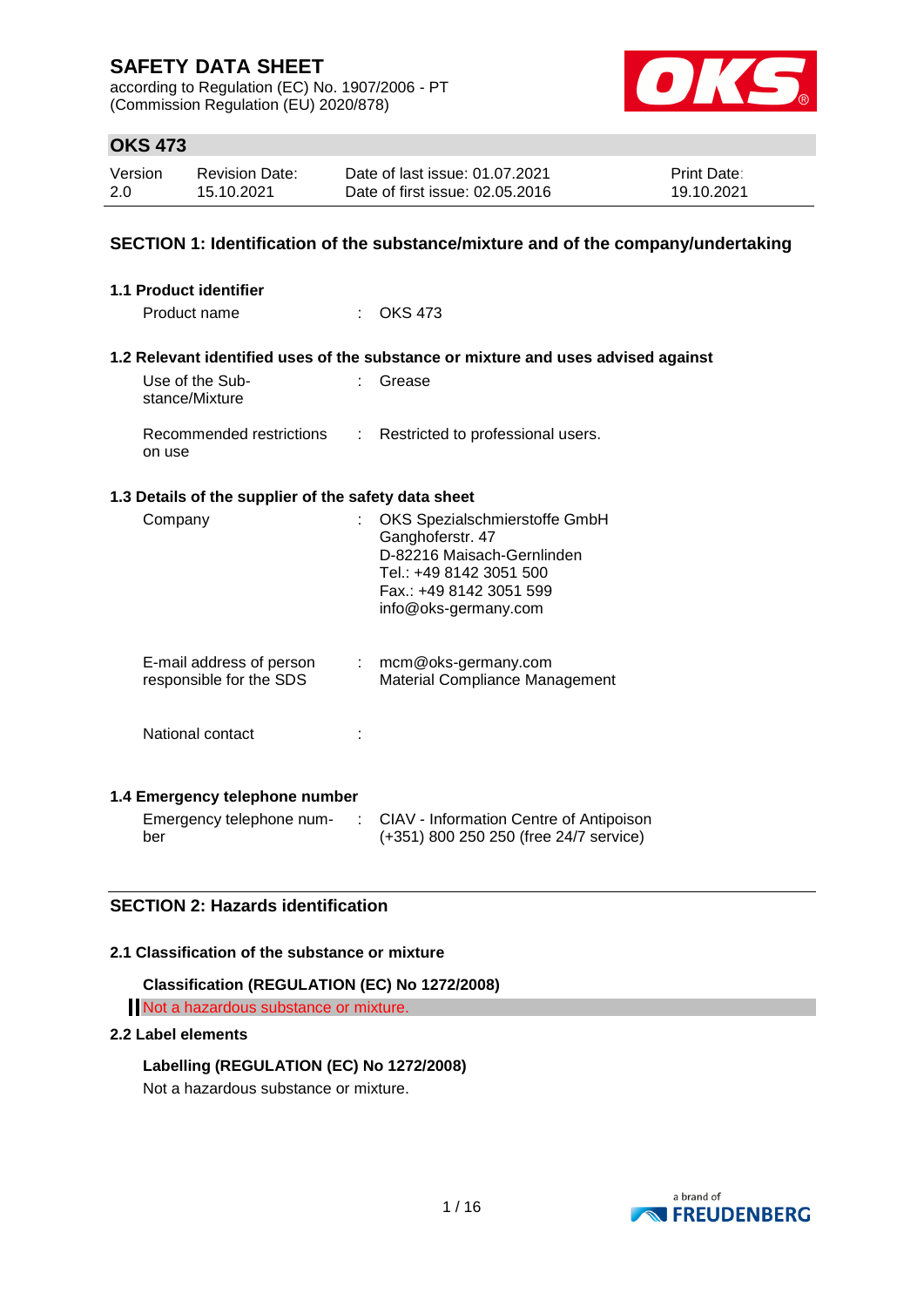according to Regulation (EC) No. 1907/2006 - PT (Commission Regulation (EU) 2020/878)



# **OKS 473**

| Version | <b>Revision Date:</b> | Date of last issue: 01.07.2021  | <b>Print Date:</b> |
|---------|-----------------------|---------------------------------|--------------------|
| 2.0     | 15.10.2021            | Date of first issue: 02.05.2016 | 19.10.2021         |

#### **2.3 Other hazards**

This substance/mixture contains no components considered to be either persistent, bioaccumulative and toxic (PBT), or very persistent and very bioaccumulative (vPvB) at levels of 0.1% or higher.

Ecological information: The substance/mixture does not contain components considered to have endocrine disrupting properties according to REACH Article 57(f) or Commission Delegated regulation (EU) 2017/2100 or Commission Regulation (EU) 2018/605 at levels of 0.1% or higher.

Toxicological information: The substance/mixture does not contain components considered to have endocrine disrupting properties according to REACH Article 57(f) or Commission Delegated regulation (EU) 2017/2100 or Commission Regulation (EU) 2018/605 at levels of 0.1% or higher.

### **SECTION 3: Composition/information on ingredients**

#### **3.2 Mixtures**

Chemical nature : Synthetic hydrocarbon oil aluminium complex soap

#### **Components**

| Chemical name                                | CAS-No.<br>EC-No.                | Classification | specific concen-<br>tration limit | Concentration<br>(% w/w) |
|----------------------------------------------|----------------------------------|----------------|-----------------------------------|--------------------------|
|                                              |                                  |                | M-Factor                          |                          |
|                                              | Index-No.                        |                | <b>Notes</b>                      |                          |
|                                              | <b>Registration number</b>       |                | Acute toxicity                    |                          |
|                                              |                                  |                | estimate                          |                          |
| Substances with a workplace exposure limit : |                                  |                |                                   |                          |
| White mineral oil (pe-                       | 8042-47-5                        | Not classified |                                   | $>= 1 - < 10$            |
| troleum)                                     | 232-455-8                        |                |                                   |                          |
|                                              | 01-2119487078-27-<br><b>XXXX</b> |                |                                   |                          |

For explanation of abbreviations see section 16.

### **SECTION 4: First aid measures**

#### **4.1 Description of first aid measures**

If inhaled : Remove person to fresh air. If signs/symptoms continue, get medical attention. Keep patient warm and at rest. If unconscious, place in recovery position and seek medical advice. Keep respiratory tract clear. If breathing is irregular or stopped, administer artificial respira-

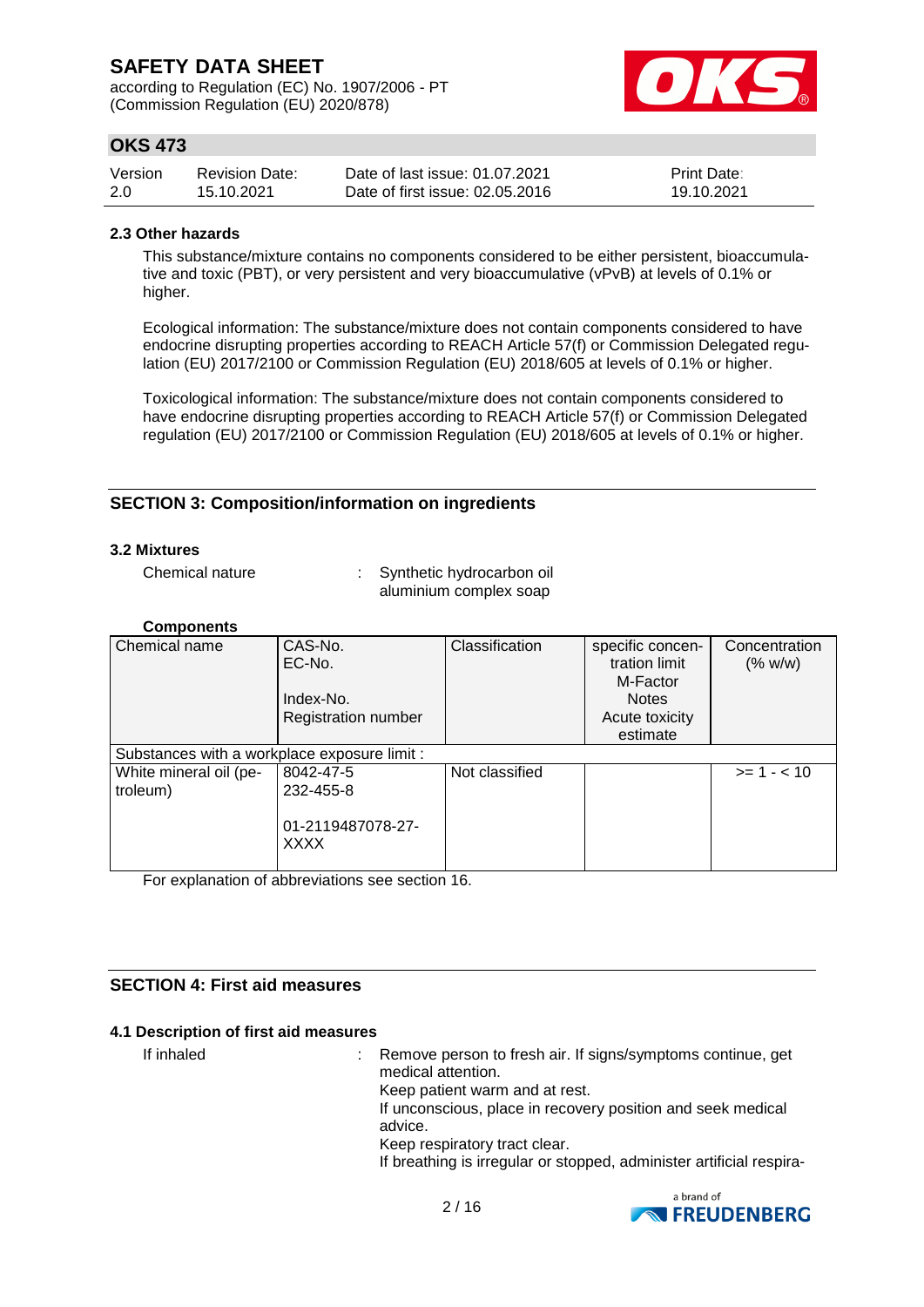according to Regulation (EC) No. 1907/2006 - PT (Commission Regulation (EU) 2020/878)



### **OKS 473**

| Version<br>2.0 | <b>Revision Date:</b><br>15.10.2021 | Date of last issue: 01.07.2021<br>Date of first issue: 02.05.2016                                                                                                                                                                                    | Print Date:<br>19.10.2021 |
|----------------|-------------------------------------|------------------------------------------------------------------------------------------------------------------------------------------------------------------------------------------------------------------------------------------------------|---------------------------|
|                |                                     | tion.                                                                                                                                                                                                                                                |                           |
|                | In case of skin contact             | Remove contaminated clothing. If irritation develops, get med-<br>ical attention.<br>Wash off with soap and water.<br>Wash clothing before reuse.<br>Thoroughly clean shoes before reuse.                                                            |                           |
|                | In case of eye contact              | : Rinse immediately with plenty of water, also under the eyelids,<br>for at least 10 minutes.<br>If eye irritation persists, consult a specialist.                                                                                                   |                           |
| If swallowed   |                                     | Move the victim to fresh air.<br>If unconscious, place in recovery position and seek medical<br>advice.<br>Keep respiratory tract clear.<br>Do not induce vomiting without medical advice.<br>Never give anything by mouth to an unconscious person. |                           |
|                |                                     | 4.2 Most important symptoms and effects, both acute and delayed                                                                                                                                                                                      |                           |
| Symptoms       |                                     | No information available.                                                                                                                                                                                                                            |                           |
| <b>Risks</b>   |                                     | None known.                                                                                                                                                                                                                                          |                           |

**4.3 Indication of any immediate medical attention and special treatment needed**

Treatment : No information available.

### **SECTION 5: Firefighting measures**

|      | 5.1 Extinguishing media                                   |                                                                                                                                                                         |
|------|-----------------------------------------------------------|-------------------------------------------------------------------------------------------------------------------------------------------------------------------------|
|      | Suitable extinguishing media :                            | Use water spray, alcohol-resistant foam, dry chemical or car-<br>bon dioxide.                                                                                           |
|      | Unsuitable extinguishing<br>media                         | : High volume water jet                                                                                                                                                 |
|      | 5.2 Special hazards arising from the substance or mixture |                                                                                                                                                                         |
| ucts | Hazardous combustion prod- : Carbon oxides                | Nitrogen oxides (NOx)<br>Metal oxides                                                                                                                                   |
|      | 5.3 Advice for firefighters                               |                                                                                                                                                                         |
|      | Special protective equipment :<br>for firefighters        | In the event of fire, wear self-contained breathing apparatus.<br>Use personal protective equipment. Exposure to decomposi-<br>tion products may be a hazard to health. |
|      | Further information                                       | Standard procedure for chemical fires.                                                                                                                                  |

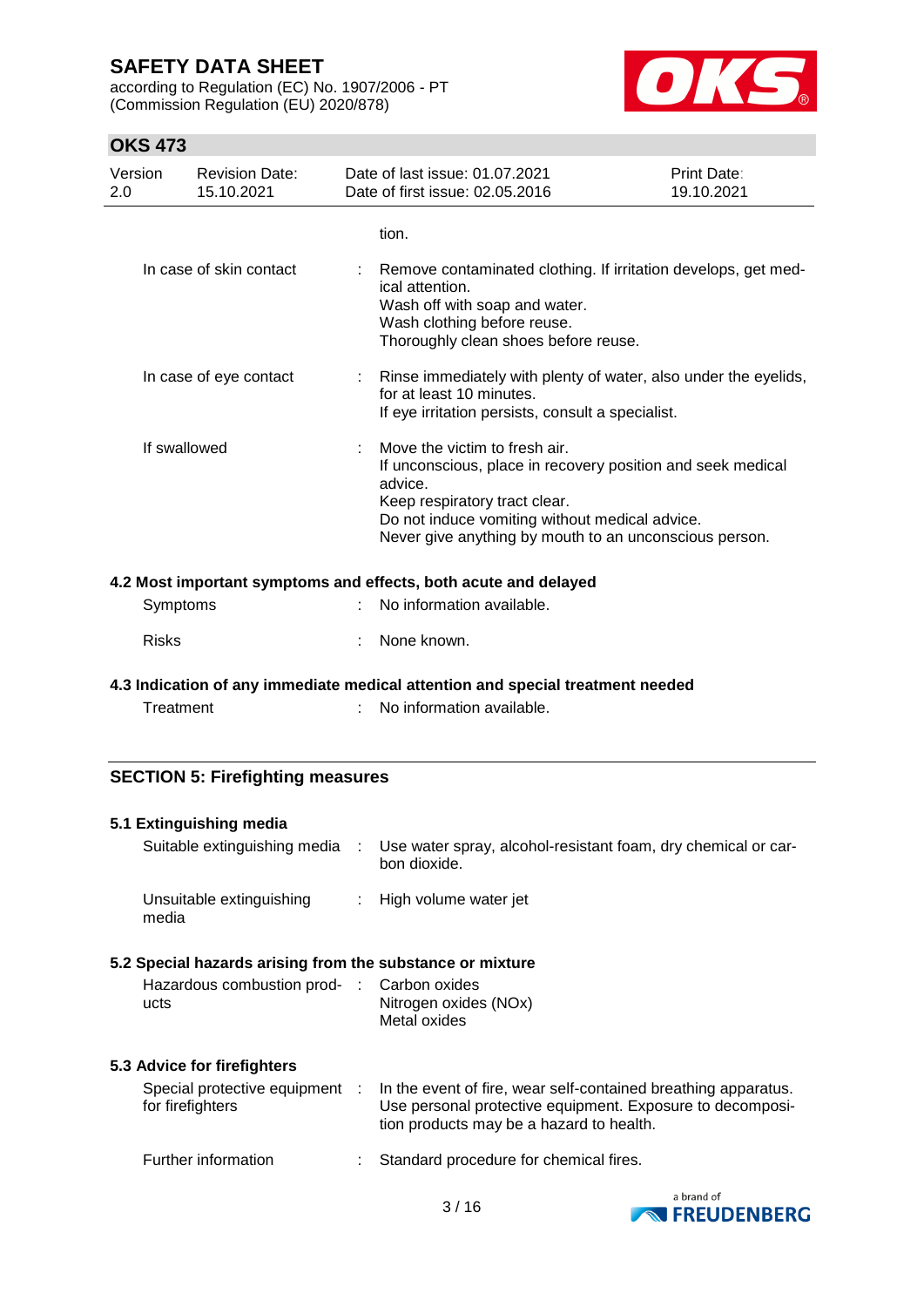according to Regulation (EC) No. 1907/2006 - PT (Commission Regulation (EU) 2020/878)



# **OKS 473**

| Version | <b>Revision Date:</b> | Date of last issue: 01.07.2021  | <b>Print Date:</b> |
|---------|-----------------------|---------------------------------|--------------------|
| 2.0     | 15.10.2021            | Date of first issue: 02.05.2016 | 19.10.2021         |

### **SECTION 6: Accidental release measures**

#### **6.1 Personal precautions, protective equipment and emergency procedures**

| Personal precautions | Evacuate personnel to safe areas.<br>Use the indicated respiratory protection if the occupational<br>exposure limit is exceeded and/or in case of product release<br>(dust).<br>Do not breathe vapours, aerosols.<br>Refer to protective measures listed in sections 7 and 8. |
|----------------------|-------------------------------------------------------------------------------------------------------------------------------------------------------------------------------------------------------------------------------------------------------------------------------|
|----------------------|-------------------------------------------------------------------------------------------------------------------------------------------------------------------------------------------------------------------------------------------------------------------------------|

#### **6.2 Environmental precautions**

| Environmental precautions | : Do not allow contact with soil, surface or ground water.<br>If the product contaminates rivers and lakes or drains inform |
|---------------------------|-----------------------------------------------------------------------------------------------------------------------------|
|                           | respective authorities.                                                                                                     |

#### **6.3 Methods and material for containment and cleaning up**

| Methods for cleaning up | Clean up promptly by sweeping or vacuum.          |
|-------------------------|---------------------------------------------------|
|                         | Keep in suitable, closed containers for disposal. |

#### **6.4 Reference to other sections**

For personal protection see section 8.

#### **SECTION 7: Handling and storage**

### **7.1 Precautions for safe handling**

| Advice on safe handling | : Avoid contact with skin and eyes.<br>For personal protection see section 8.<br>Smoking, eating and drinking should be prohibited in the ap-<br>plication area.<br>Wash hands and face before breaks and immediately after<br>handling the product.<br>Do not ingest.<br>Do not repack.<br>These safety instructions also apply to empty packaging which<br>may still contain product residues.<br>Keep container closed when not in use. |
|-------------------------|--------------------------------------------------------------------------------------------------------------------------------------------------------------------------------------------------------------------------------------------------------------------------------------------------------------------------------------------------------------------------------------------------------------------------------------------|
| Hygiene measures        | : Wash face, hands and any exposed skin thoroughly after<br>handling.                                                                                                                                                                                                                                                                                                                                                                      |

#### **7.2 Conditions for safe storage, including any incompatibilities**

| Requirements for storage | Store in original container. Keep container closed when not in |
|--------------------------|----------------------------------------------------------------|
| areas and containers     | use. Keep in a dry, cool and well-ventilated place. Containers |
|                          | which are opened must be carefully resealed and kept upright   |

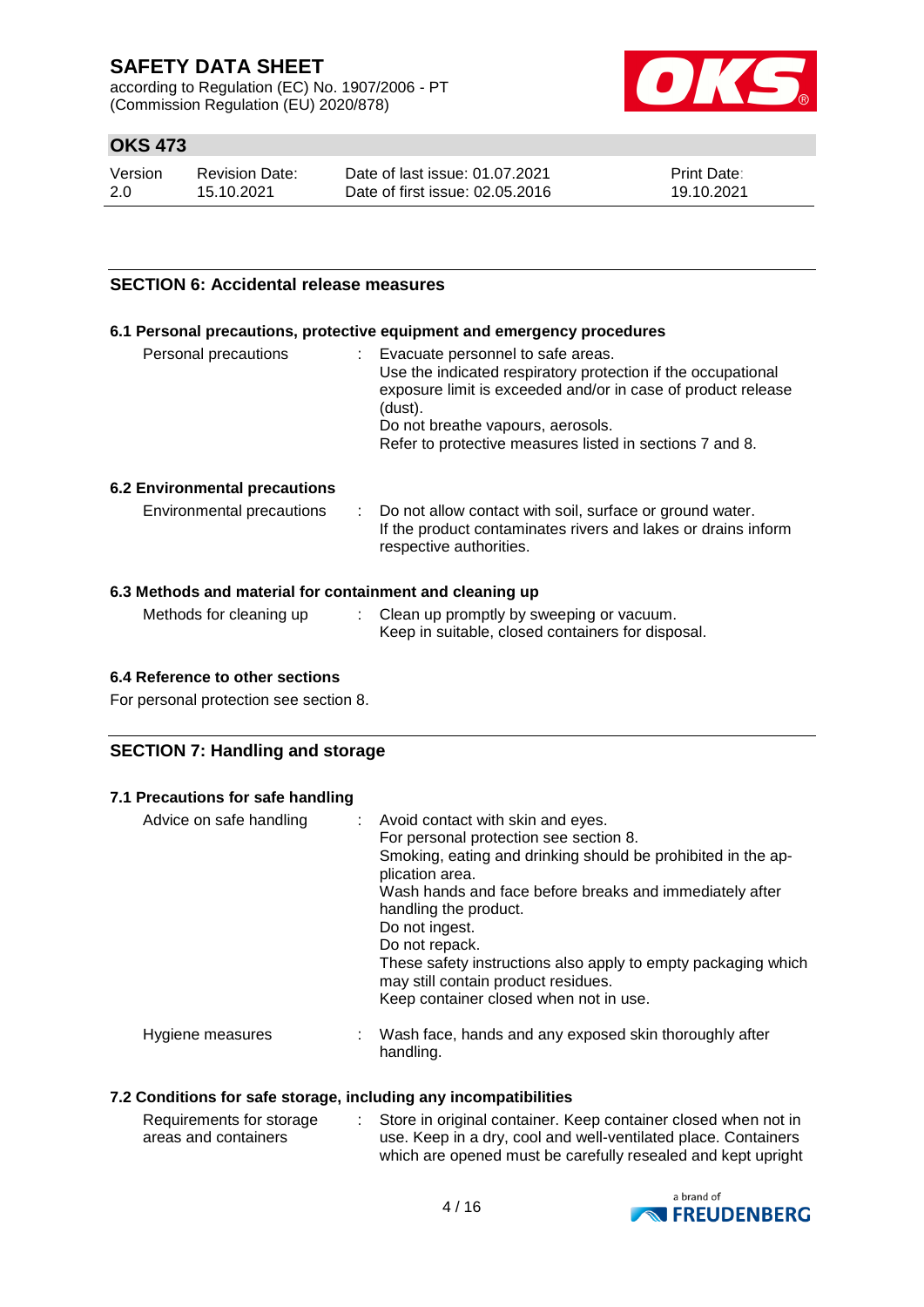according to Regulation (EC) No. 1907/2006 - PT (Commission Regulation (EU) 2020/878)



### **OKS 473**

| Version<br>2.0 | <b>Revision Date:</b><br>15.10.2021        | Date of last issue: 01.07.2021<br>Date of first issue: 02.05.2016                                                          | <b>Print Date:</b><br>19.10.2021 |  |
|----------------|--------------------------------------------|----------------------------------------------------------------------------------------------------------------------------|----------------------------------|--|
|                |                                            | to prevent leakage. Store in accordance with the particular<br>national regulations. Keep in properly labelled containers. |                                  |  |
|                | 7.3 Specific end use(s)<br>Specific use(s) | Specific instructions for handling, not required.                                                                          |                                  |  |

### **SECTION 8: Exposure controls/personal protection**

### **8.1 Control parameters**

### **Occupational Exposure Limits**

| Components        | CAS-No.                                                                     | Value type (Form | Control parameters | <b>Basis</b>       |  |  |
|-------------------|-----------------------------------------------------------------------------|------------------|--------------------|--------------------|--|--|
|                   |                                                                             | of exposure)     |                    |                    |  |  |
| White mineral oil | 8042-47-5                                                                   | VLE-MP (Inhala-  | $5 \text{ mg/m}$ 3 | PT OEL             |  |  |
| (petroleum)       |                                                                             | ble fraction)    |                    | $(2014 - 11 - 14)$ |  |  |
|                   | Further information: Substances that are not classified as carcinogenic for |                  |                    |                    |  |  |
|                   | humans.                                                                     |                  |                    |                    |  |  |

#### **Derived No Effect Level (DNEL) according to Regulation (EC) No. 1907/2006:**

| Substance name                     | End Use | <b>Exposure routes</b> | Potential health ef-          | Value               |
|------------------------------------|---------|------------------------|-------------------------------|---------------------|
|                                    |         |                        | fects                         |                     |
| White mineral oil (pe-<br>troleum) | Workers | Inhalation             | Long-term systemic<br>effects | 160 mg/m3           |
|                                    | Workers | Skin contact           | Long-term systemic<br>effects | $220 \text{ mg/kg}$ |

#### **8.2 Exposure controls**

### **Engineering measures** none

#### **Personal protective equipment** Eye protection : Safety glasses with side-shields

| <b>EVE DIVIECTION</b>                                                 | . Salety glasses with slue-shields                                                                                                                                                                                                                                                                                                                                           |
|-----------------------------------------------------------------------|------------------------------------------------------------------------------------------------------------------------------------------------------------------------------------------------------------------------------------------------------------------------------------------------------------------------------------------------------------------------------|
| Hand protection<br>Material<br>Break through time<br>Protective index | : Nitrile rubber<br>$:$ > 10 min<br>$\therefore$ Class 1                                                                                                                                                                                                                                                                                                                     |
| Remarks                                                               | For prolonged or repeated contact use protective gloves. The<br>break through time depends amongst other things on the<br>material, the thickness and the type of glove and therefore<br>has to be measured for each case.<br>The selected protective gloves have to satisfy the specifica-<br>tions of Regulation (EU) 2016/425 and the standard EN 374<br>derived from it. |
| Respiratory protection                                                | Not required; except in case of aerosol formation.                                                                                                                                                                                                                                                                                                                           |

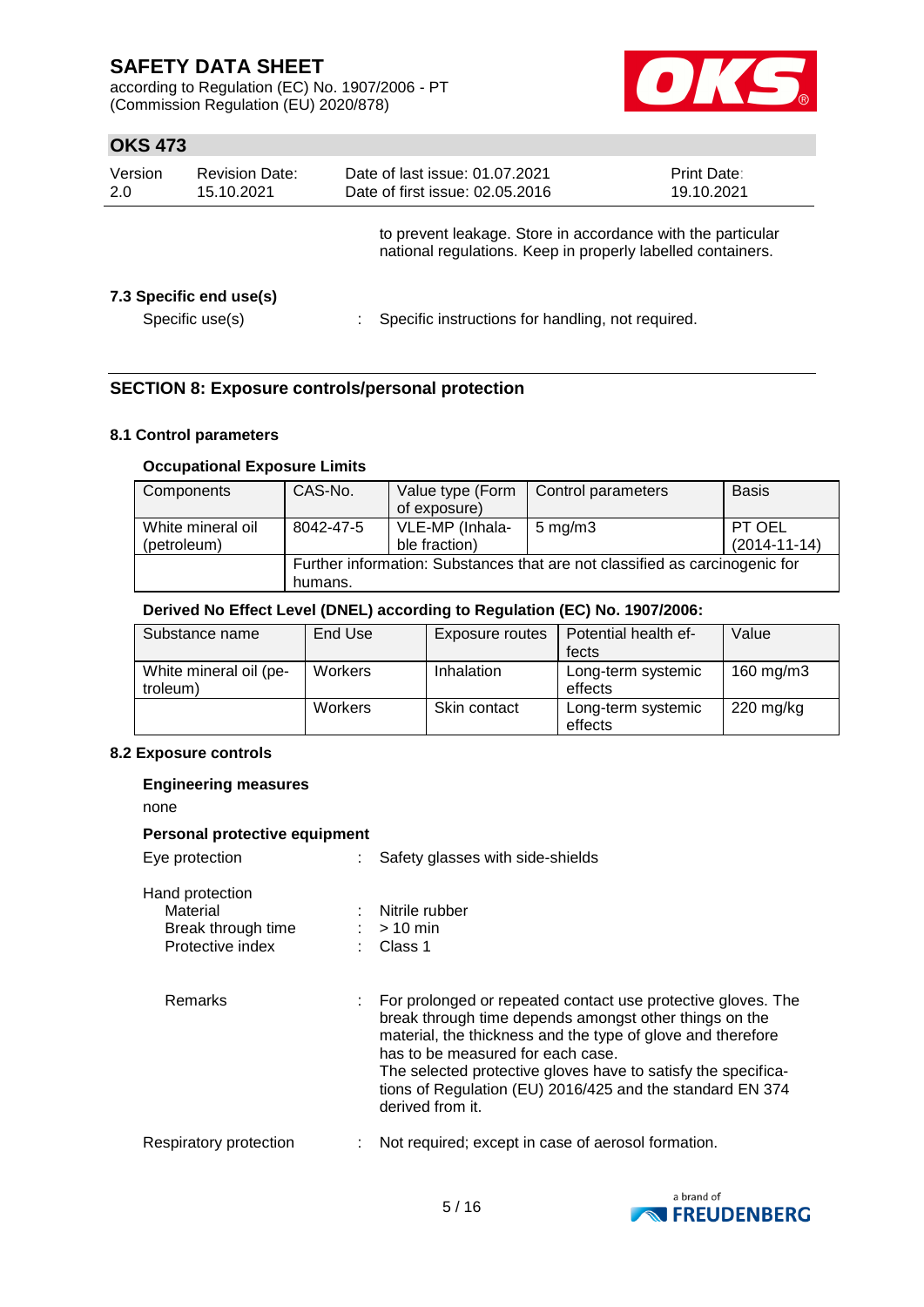according to Regulation (EC) No. 1907/2006 - PT (Commission Regulation (EU) 2020/878)



### **OKS 473**

| Version<br>2.0      | <b>Revision Date:</b><br>15.10.2021 | Date of last issue: 01.07.2021<br>Date of first issue: 02.05.2016                                                                                                                                                                                                                                               | <b>Print Date:</b><br>19.10.2021 |
|---------------------|-------------------------------------|-----------------------------------------------------------------------------------------------------------------------------------------------------------------------------------------------------------------------------------------------------------------------------------------------------------------|----------------------------------|
|                     | Filter type                         | Filter type P                                                                                                                                                                                                                                                                                                   |                                  |
| Protective measures |                                     | : The type of protective equipment must be selected according<br>to the concentration and amount of the dangerous substance<br>at the specific workplace.<br>Choose body protection in relation to its type, to the concen-<br>tration and amount of dangerous substances, and to the spe-<br>cific work-place. |                                  |

# **SECTION 9: Physical and chemical properties**

### **9.1 Information on basic physical and chemical properties**

| Physical state                                              |   | paste                     |
|-------------------------------------------------------------|---|---------------------------|
| Colour                                                      |   | yellow                    |
| Odour                                                       |   | characteristic            |
| Odour Threshold                                             | t | No data available         |
|                                                             |   |                           |
| Melting point/range                                         |   | No data available         |
| Boiling point/boiling range                                 |   | No data available         |
| Flammability                                                |   | <b>Combustible Solids</b> |
| Upper explosion limit / Upper<br>flammability limit         | ÷ | No data available         |
| Lower explosion limit / Lower<br>flammability limit         | ÷ | No data available         |
| Flash point                                                 |   | Not applicable            |
| Auto-ignition temperature                                   |   | No data available         |
| Decomposition temperature<br>Decomposition tempera-<br>ture |   | No data available         |
| рH                                                          |   | Not applicable            |
|                                                             |   |                           |
| Viscosity<br>Viscosity, dynamic                             |   | No data available         |
| Viscosity, kinematic                                        |   | Not applicable            |

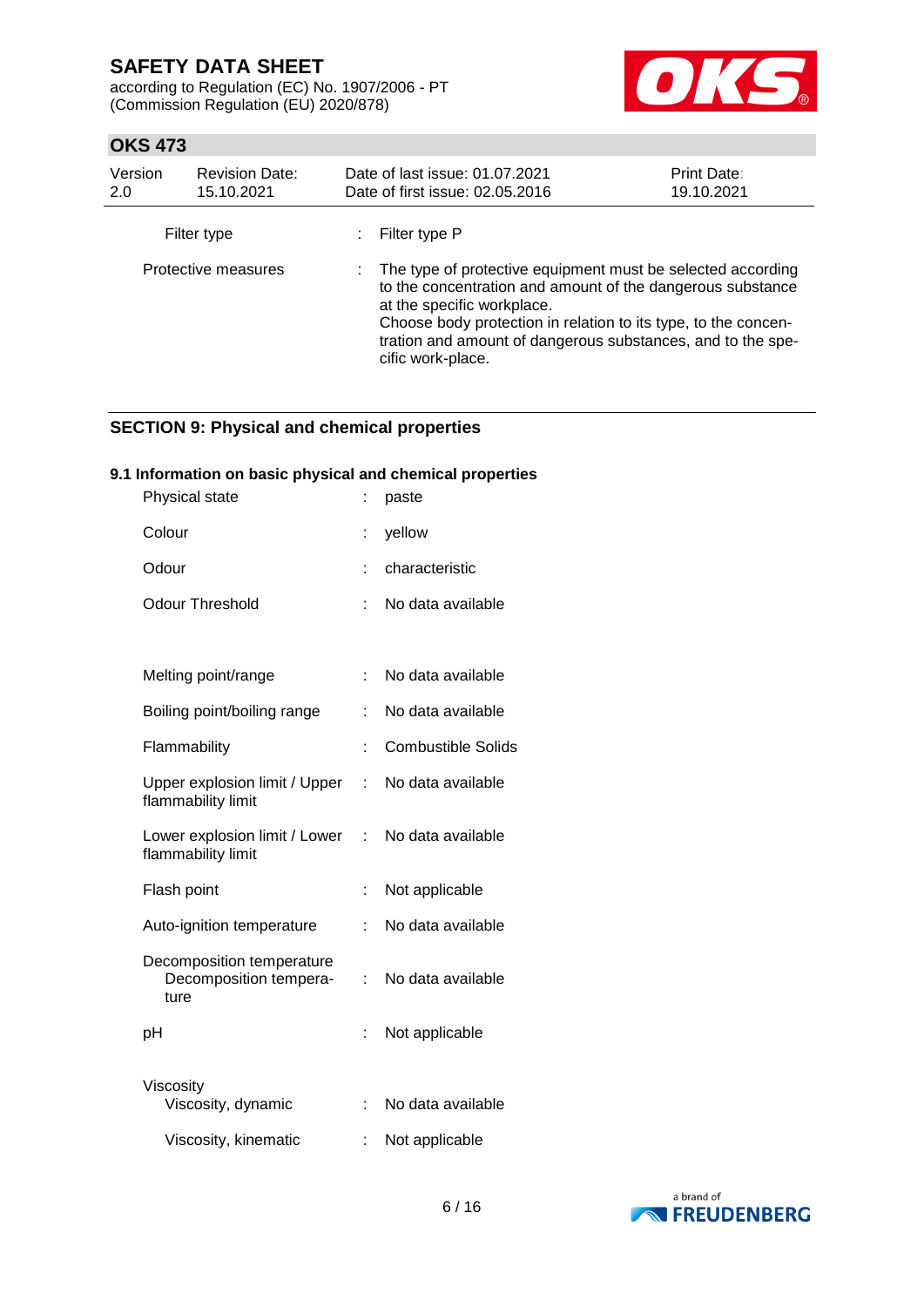according to Regulation (EC) No. 1907/2006 - PT (Commission Regulation (EU) 2020/878)



### **OKS 473**

| Version<br>2.0 |                     | <b>Revision Date:</b><br>15.10.2021 |   | Date of last issue: 01.07.2021<br>Date of first issue: 02.05.2016    | Print Date:<br>19.10.2021 |
|----------------|---------------------|-------------------------------------|---|----------------------------------------------------------------------|---------------------------|
|                | Solubility(ies)     | Water solubility                    |   | insoluble                                                            |                           |
|                |                     | Solubility in other solvents        | ÷ | No data available                                                    |                           |
|                | octanol/water       | Partition coefficient: n-           |   | No data available                                                    |                           |
|                |                     | Vapour pressure                     |   | < 0,001 hPa (20 $^{\circ}$ C)                                        |                           |
|                |                     | Relative density                    | ÷ | 0,85(20 °C)<br>Reference substance: Water<br>The value is calculated |                           |
|                | Density             |                                     | ÷ | $0,85$ g/cm3<br>(20 °C)                                              |                           |
|                | <b>Bulk density</b> |                                     |   | No data available                                                    |                           |
|                |                     | Relative vapour density             | ÷ | No data available                                                    |                           |
|                |                     | 9.2 Other information               |   |                                                                      |                           |
|                | Explosives          |                                     |   | Not explosive                                                        |                           |
|                |                     | Oxidizing properties                |   | No data available                                                    |                           |
|                | Self-ignition       |                                     |   | No data available                                                    |                           |
|                |                     | Evaporation rate                    |   | No data available                                                    |                           |
|                |                     | Sublimation point                   |   | No data available                                                    |                           |

# **SECTION 10: Stability and reactivity**

| <b>10.1 Reactivity</b>                                            |                                                             |
|-------------------------------------------------------------------|-------------------------------------------------------------|
| No hazards to be specially mentioned.                             |                                                             |
| <b>10.2 Chemical stability</b><br>Stable under normal conditions. |                                                             |
| 10.3 Possibility of hazardous reactions                           |                                                             |
| Hazardous reactions                                               | No dangerous reaction known under conditions of normal use. |
| 10.4 Conditions to avoid                                          |                                                             |
| Conditions to avoid                                               | : No conditions to be specially mentioned.                  |
| 10.5 Incompatible materials                                       |                                                             |

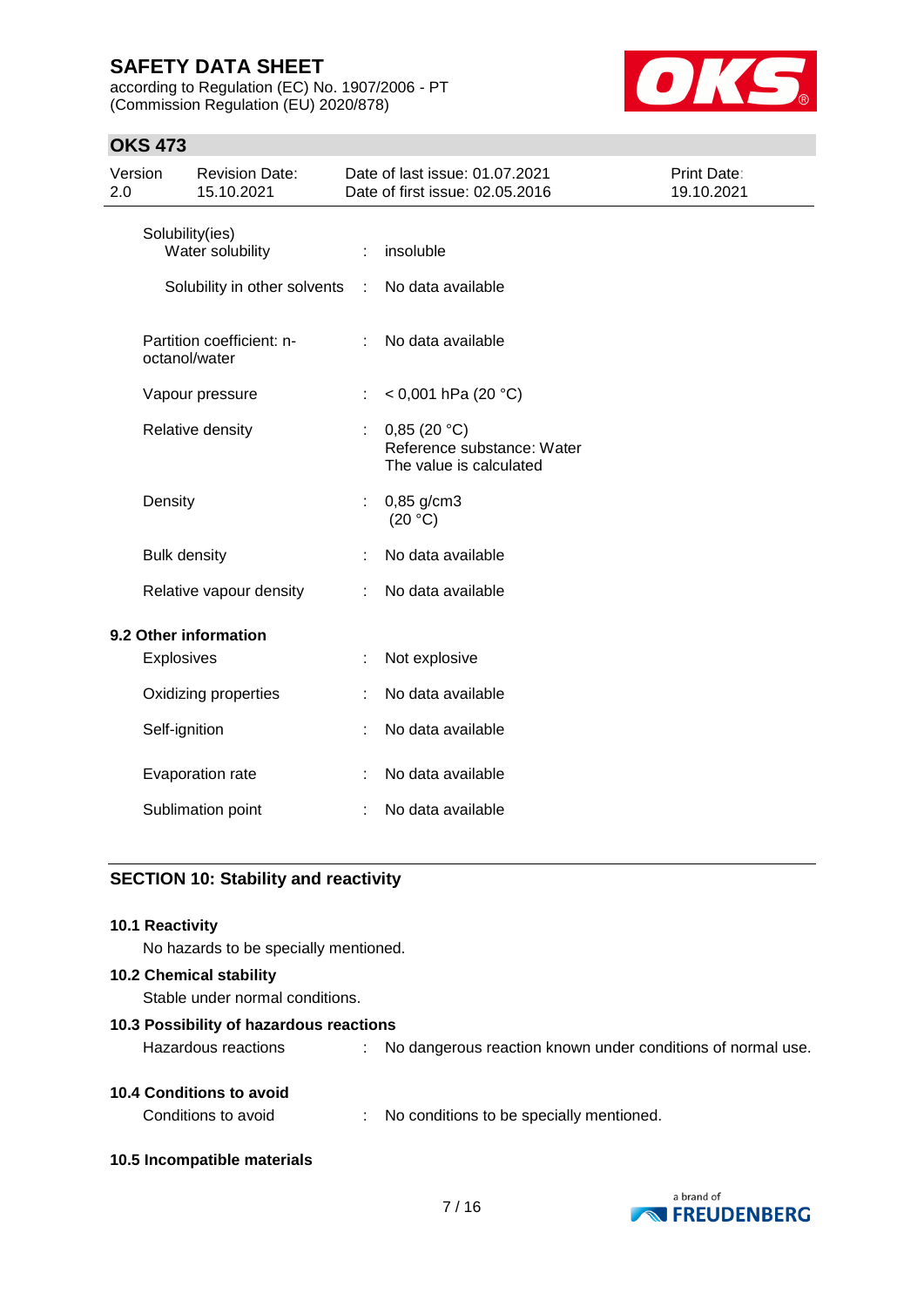according to Regulation (EC) No. 1907/2006 - PT (Commission Regulation (EU) 2020/878)



### **OKS 473**

| Version | Revision Date: | Date of last issue: 01.07.2021  | <b>Print Date:</b> |
|---------|----------------|---------------------------------|--------------------|
| 2.0     | 15.10.2021     | Date of first issue: 02.05.2016 | 19.10.2021         |

Materials to avoid : No materials to be especially mentioned.

#### **10.6 Hazardous decomposition products**

No decomposition if stored and applied as directed.

### **SECTION 11: Toxicological information**

### **11.1 Information on toxicological effects**

| Product:                         |                |                                                                                                                                                                                                           |
|----------------------------------|----------------|-----------------------------------------------------------------------------------------------------------------------------------------------------------------------------------------------------------|
| Acute oral toxicity              |                | Remarks: This information is not available.                                                                                                                                                               |
| Acute inhalation toxicity        | $\mathbb{R}^n$ | Remarks: This information is not available.                                                                                                                                                               |
| Acute dermal toxicity            | ÷              | Remarks: This information is not available.                                                                                                                                                               |
| <b>Components:</b>               |                |                                                                                                                                                                                                           |
| White mineral oil (petroleum):   |                |                                                                                                                                                                                                           |
| Acute oral toxicity              |                | LD50 (Rat): $> 5.000$ mg/kg<br>Method: OECD Test Guideline 401<br>GLP: yes                                                                                                                                |
| Acute inhalation toxicity        |                | : LC50 (Rat): $>$ 5 mg/l<br>Exposure time: 4 h<br>Test atmosphere: dust/mist<br>Method: OECD Test Guideline 403<br>GLP: yes<br>Assessment: The substance or mixture has no acute inhala-<br>tion toxicity |
| Acute dermal toxicity            |                | : LD50 (Rabbit): $> 2.000$ mg/kg<br>Method: OECD Test Guideline 402<br>GLP: yes<br>Assessment: The substance or mixture has no acute dermal<br>toxicity                                                   |
| <b>Skin corrosion/irritation</b> |                |                                                                                                                                                                                                           |
| Product:                         |                |                                                                                                                                                                                                           |
| Remarks                          |                | This information is not available.                                                                                                                                                                        |
| <b>Components:</b>               |                |                                                                                                                                                                                                           |
| White mineral oil (petroleum):   |                |                                                                                                                                                                                                           |
|                                  |                |                                                                                                                                                                                                           |

| <b>Species</b> | : Rabbit             |
|----------------|----------------------|
| Assessment     | : No skin irritation |

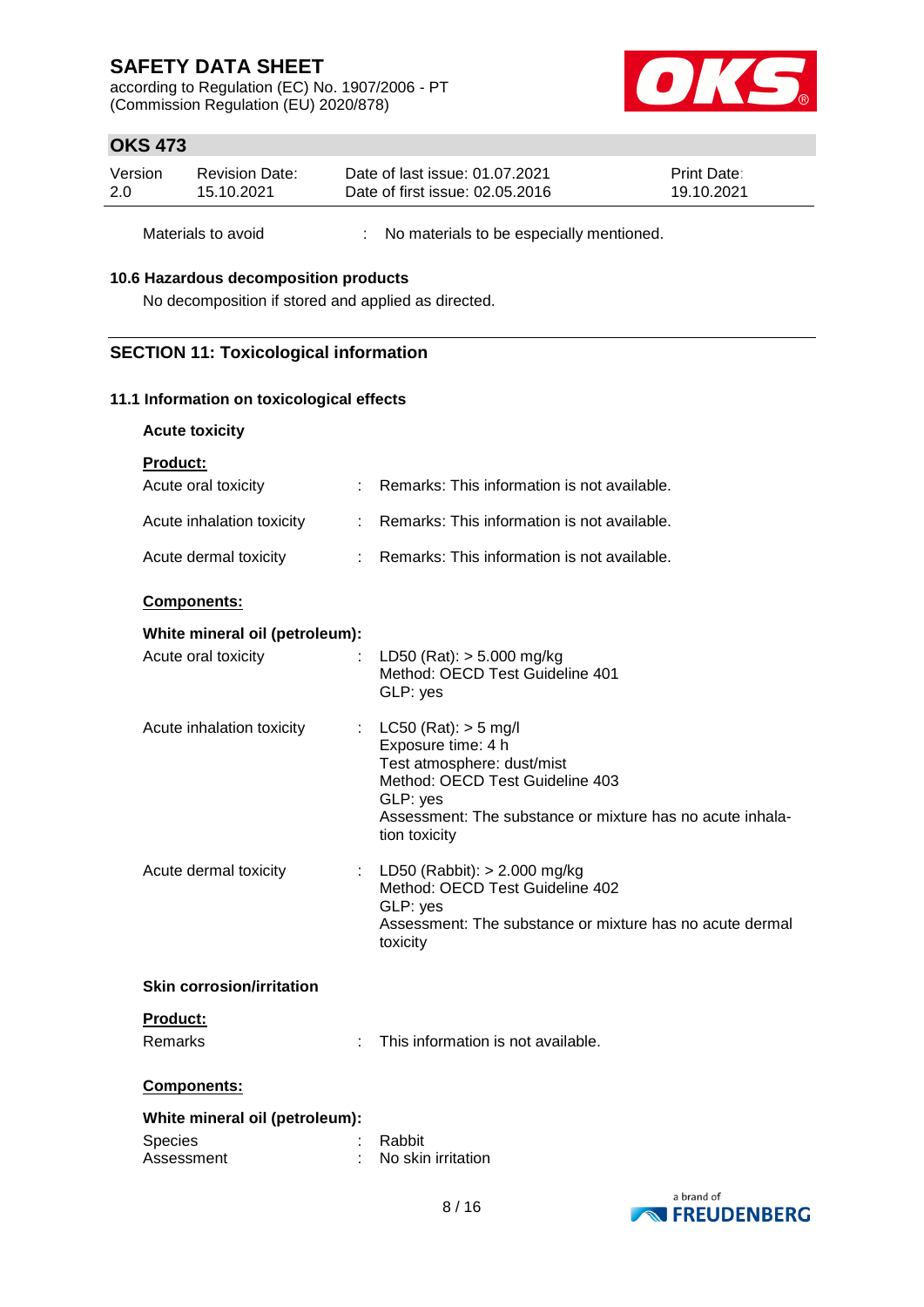according to Regulation (EC) No. 1907/2006 - PT (Commission Regulation (EU) 2020/878)



| <b>OKS 473</b> |                                          |    |                                    |             |
|----------------|------------------------------------------|----|------------------------------------|-------------|
| Version        | <b>Revision Date:</b>                    |    | Date of last issue: 01.07.2021     | Print Date: |
| 2.0            | 15.10.2021                               |    | Date of first issue: 02.05.2016    | 19.10.2021  |
| Method         |                                          |    | <b>OECD Test Guideline 404</b>     |             |
| Result         |                                          |    | No skin irritation                 |             |
| <b>GLP</b>     |                                          |    | yes                                |             |
|                | Serious eye damage/eye irritation        |    |                                    |             |
|                |                                          |    |                                    |             |
| Product:       |                                          |    |                                    |             |
| <b>Remarks</b> |                                          | ÷  | This information is not available. |             |
|                | Components:                              |    |                                    |             |
|                | White mineral oil (petroleum):           |    |                                    |             |
| <b>Species</b> |                                          |    | Rabbit                             |             |
|                | Assessment                               |    | No eye irritation                  |             |
| Method         |                                          |    | <b>OECD Test Guideline 405</b>     |             |
| Result         |                                          |    | No eye irritation                  |             |
| <b>GLP</b>     |                                          |    | yes                                |             |
|                | <b>Respiratory or skin sensitisation</b> |    |                                    |             |
| Product:       |                                          |    |                                    |             |
| Remarks        |                                          | ÷. | This information is not available. |             |
|                | Components:                              |    |                                    |             |
|                |                                          |    |                                    |             |
| Toet Time      | White mineral oil (petroleum):           |    | and the Movimication Tost          |             |
|                |                                          |    |                                    |             |

| Test Type      | : Maximisation Test                  |
|----------------|--------------------------------------|
| <b>Species</b> | $\therefore$ Guinea pig              |
| Assessment     | : Does not cause skin sensitisation. |
| Method         | : OECD Test Guideline 406            |
| Result         | : Does not cause skin sensitisation. |
| GLP            | : yes                                |

#### **Germ cell mutagenicity**

#### **Product:**

| Genotoxicity in vitro | Remarks: No data available |
|-----------------------|----------------------------|
| Genotoxicity in vivo  | Remarks: No data available |

#### **Components:**

### **White mineral oil (petroleum):**

| Genotoxicity in vitro | : Test Type: Ames test<br>Method: Mutagenicity (Salmonella typhimurium - reverse mu-<br>tation assay)<br>Result: negative |
|-----------------------|---------------------------------------------------------------------------------------------------------------------------|
|                       |                                                                                                                           |
|                       | GLP: ves                                                                                                                  |

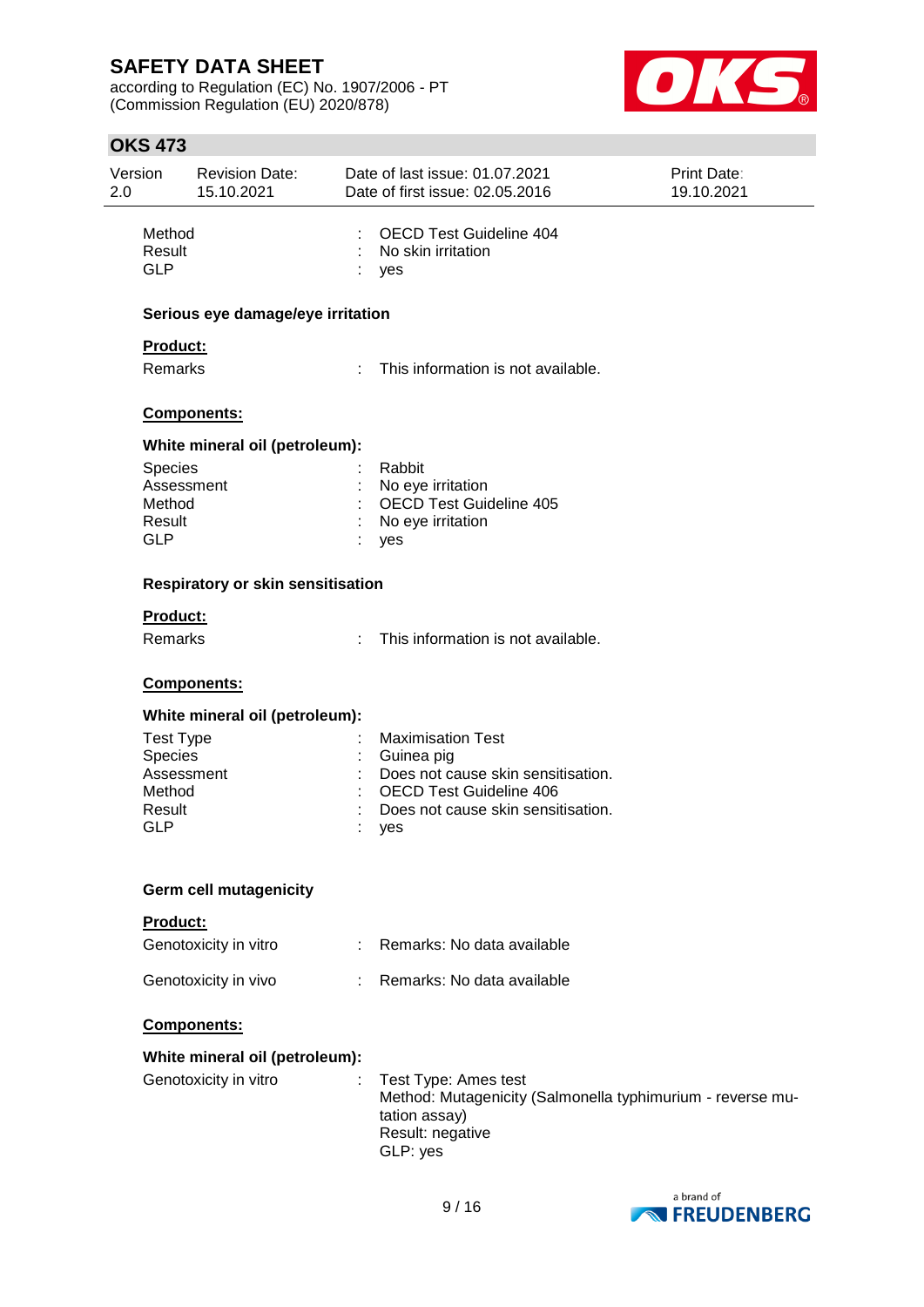according to Regulation (EC) No. 1907/2006 - PT (Commission Regulation (EU) 2020/878)



### **OKS 473**

| Version<br>2.0 | <b>Revision Date:</b><br>15.10.2021     |   | Date of last issue: 01.07.2021<br>Date of first issue: 02.05.2016                                   | Print Date:<br>19.10.2021 |
|----------------|-----------------------------------------|---|-----------------------------------------------------------------------------------------------------|---------------------------|
|                | Germ cell mutagenicity-As-<br>sessment  | ÷ | Tests on bacterial or mammalian cell cultures did not show<br>mutagenic effects.                    |                           |
|                | Carcinogenicity                         |   |                                                                                                     |                           |
|                | Product:                                |   |                                                                                                     |                           |
|                | Remarks                                 |   | No data available                                                                                   |                           |
|                | Components:                             |   |                                                                                                     |                           |
|                | White mineral oil (petroleum):          |   |                                                                                                     |                           |
| ment           |                                         |   | Carcinogenicity - Assess- : No evidence of carcinogenicity in animal studies.                       |                           |
|                | <b>Reproductive toxicity</b>            |   |                                                                                                     |                           |
|                | <b>Product:</b>                         |   |                                                                                                     |                           |
|                | Effects on fertility                    |   | : Remarks: No data available                                                                        |                           |
| ment           | Effects on foetal develop-              |   | : Remarks: No data available                                                                        |                           |
|                | Components:                             |   |                                                                                                     |                           |
|                | White mineral oil (petroleum):          |   |                                                                                                     |                           |
|                | Reproductive toxicity - As-<br>sessment | ÷ | - Fertility -                                                                                       |                           |
|                |                                         |   | No toxicity to reproduction<br>- Teratogenicity -                                                   |                           |
|                |                                         |   | No effects on or via lactation                                                                      |                           |
|                | <b>STOT - single exposure</b>           |   |                                                                                                     |                           |
|                | <b>Components:</b>                      |   |                                                                                                     |                           |
|                | White mineral oil (petroleum):          |   |                                                                                                     |                           |
|                | Assessment                              |   | The substance or mixture is not classified as specific target<br>organ toxicant, single exposure.   |                           |
|                | <b>STOT - repeated exposure</b>         |   |                                                                                                     |                           |
|                | Components:                             |   |                                                                                                     |                           |
|                | White mineral oil (petroleum):          |   |                                                                                                     |                           |
|                | Assessment                              |   | The substance or mixture is not classified as specific target<br>organ toxicant, repeated exposure. |                           |
|                | <b>Repeated dose toxicity</b>           |   |                                                                                                     |                           |
|                | Product:                                |   |                                                                                                     |                           |
|                |                                         |   |                                                                                                     |                           |

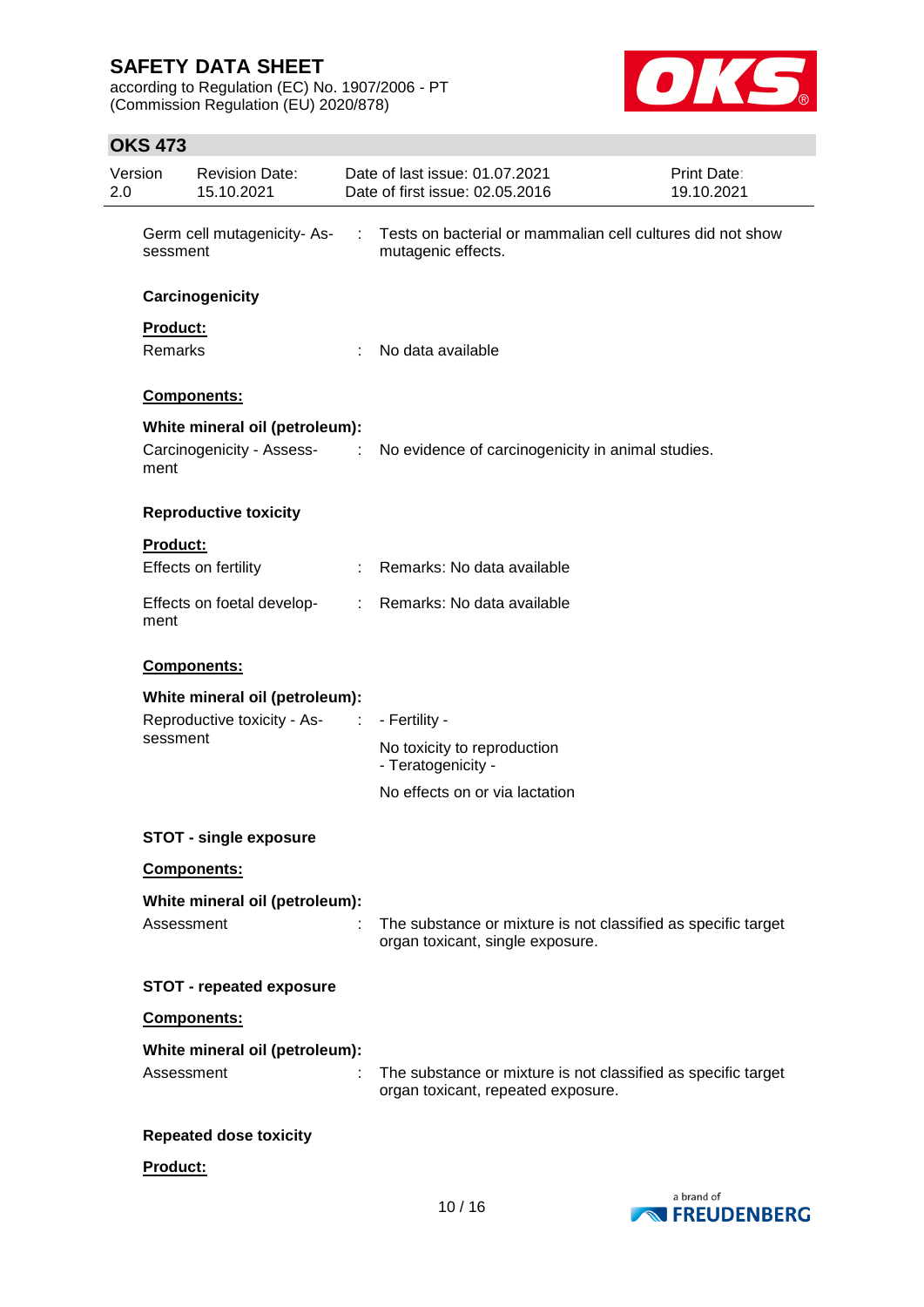according to Regulation (EC) No. 1907/2006 - PT (Commission Regulation (EU) 2020/878)



### **OKS 473**

| Version<br>2.0 |                | <b>Revision Date:</b><br>15.10.2021   |    | Date of last issue: 01.07.2021<br>Date of first issue: 02.05.2016                               | Print Date:<br>19.10.2021 |
|----------------|----------------|---------------------------------------|----|-------------------------------------------------------------------------------------------------|---------------------------|
|                | Remarks        |                                       | ٠  | This information is not available.                                                              |                           |
|                |                | Components:                           |    |                                                                                                 |                           |
|                |                | White mineral oil (petroleum):        |    |                                                                                                 |                           |
|                | <b>NOAEL</b>   |                                       |    | 1.800 mg/kg                                                                                     |                           |
|                |                | Exposure time                         | ÷. | 90 d                                                                                            |                           |
|                |                | <b>Aspiration toxicity</b>            |    |                                                                                                 |                           |
|                | Product:       |                                       |    |                                                                                                 |                           |
|                |                | This information is not available.    |    |                                                                                                 |                           |
|                |                | Components:                           |    |                                                                                                 |                           |
|                |                | White mineral oil (petroleum):        |    |                                                                                                 |                           |
|                |                | No aspiration toxicity classification |    |                                                                                                 |                           |
|                |                | <b>Further information</b>            |    |                                                                                                 |                           |
|                | Product:       |                                       |    |                                                                                                 |                           |
|                | <b>Remarks</b> |                                       | ÷  | Information given is based on data on the components and<br>the toxicology of similar products. |                           |
|                |                |                                       |    |                                                                                                 |                           |

# **SECTION 12: Ecological information**

### **12.1 Toxicity**

| <b>Product:</b>                                                                     |                                                                                                                                            |
|-------------------------------------------------------------------------------------|--------------------------------------------------------------------------------------------------------------------------------------------|
| Toxicity to fish                                                                    | Remarks: Harmful to aquatic organisms.                                                                                                     |
| Toxicity to daphnia and other : Remarks: No data available<br>aquatic invertebrates |                                                                                                                                            |
| Toxicity to algae/aquatic<br>plants                                                 | : Remarks: No data available                                                                                                               |
| Toxicity to microorganisms                                                          | Remarks: No data available                                                                                                                 |
| <b>Components:</b>                                                                  |                                                                                                                                            |
| White mineral oil (petroleum):                                                      |                                                                                                                                            |
| Toxicity to fish                                                                    | LC50 (Oncorhynchus mykiss (rainbow trout)): > 100 mg/l<br>Exposure time: 96 h<br>Test Type: static test<br>Method: OECD Test Guideline 203 |

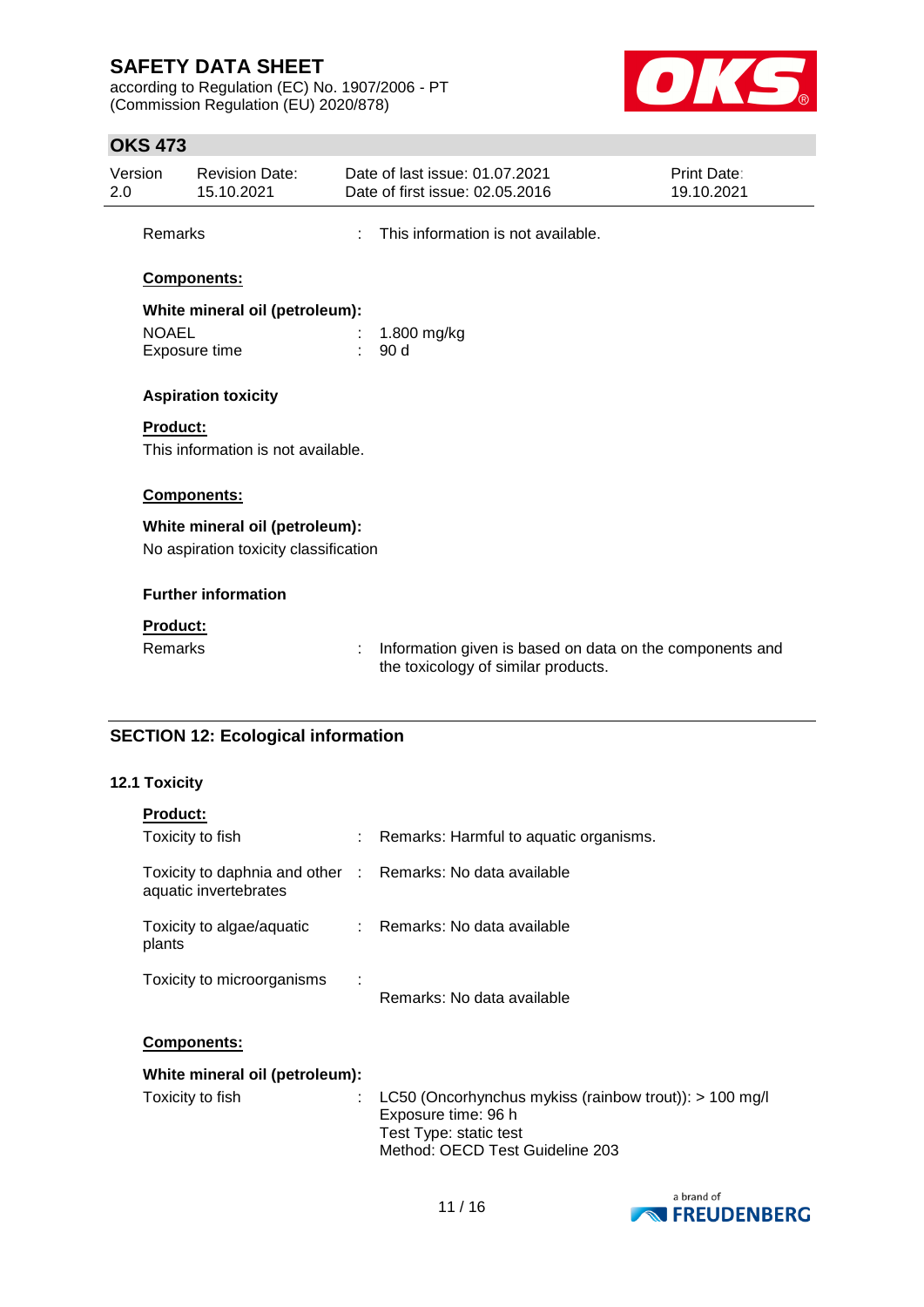according to Regulation (EC) No. 1907/2006 - PT (Commission Regulation (EU) 2020/878)



### **OKS 473**

| Version<br>2.0 |                 | <b>Revision Date:</b><br>15.10.2021                              | Date of last issue: 01.07.2021<br>Date of first issue: 02.05.2016                                                                                                                                                       | Print Date:<br>19.10.2021 |
|----------------|-----------------|------------------------------------------------------------------|-------------------------------------------------------------------------------------------------------------------------------------------------------------------------------------------------------------------------|---------------------------|
|                |                 | Toxicity to daphnia and other :<br>aquatic invertebrates         | EC50 (Daphnia (water flea)): > 100 mg/l<br>Exposure time: 48 h<br>Test Type: Immobilization<br>Method: OECD Test Guideline 202                                                                                          |                           |
|                | ic toxicity)    | Toxicity to daphnia and other :<br>aquatic invertebrates (Chron- | $NOEC: == 1.000$ mg/l<br>Exposure time: 21 d<br>Species: Daphnia magna (Water flea)                                                                                                                                     |                           |
|                |                 | 12.2 Persistence and degradability                               |                                                                                                                                                                                                                         |                           |
|                | <b>Product:</b> | Biodegradability                                                 | Remarks: No data available                                                                                                                                                                                              |                           |
|                | ity             |                                                                  | Physico-chemical removabil- : Remarks: No data available                                                                                                                                                                |                           |
|                |                 | Components:                                                      |                                                                                                                                                                                                                         |                           |
|                |                 | White mineral oil (petroleum):                                   |                                                                                                                                                                                                                         |                           |
|                |                 | Biodegradability                                                 | Test Type: Primary biodegradation<br>Inoculum: activated sludge<br>Result: Not rapidly biodegradable<br>Biodegradation: 31 %<br>Exposure time: 28 d<br>Method: OECD Test Guideline 301B                                 |                           |
|                |                 | 12.3 Bioaccumulative potential                                   |                                                                                                                                                                                                                         |                           |
|                | <b>Product:</b> | <b>Bioaccumulation</b>                                           | Remarks: This mixture contains no substance considered to<br>be persistent, bioaccumulating and toxic (PBT).<br>This mixture contains no substance considered to be very<br>persistent and very bioaccumulating (vPvB). |                           |
|                |                 | <b>Components:</b>                                               |                                                                                                                                                                                                                         |                           |
|                |                 | White mineral oil (petroleum):                                   |                                                                                                                                                                                                                         |                           |
|                | octanol/water   | Partition coefficient: n-                                        | Pow: > 6                                                                                                                                                                                                                |                           |
|                |                 | 12.4 Mobility in soil                                            |                                                                                                                                                                                                                         |                           |
|                | Product:        |                                                                  |                                                                                                                                                                                                                         |                           |
|                | Mobility        |                                                                  | Remarks: No data available                                                                                                                                                                                              |                           |
|                |                 | Distribution among environ-<br>mental compartments               | : Remarks: No data available                                                                                                                                                                                            |                           |
|                |                 |                                                                  |                                                                                                                                                                                                                         |                           |

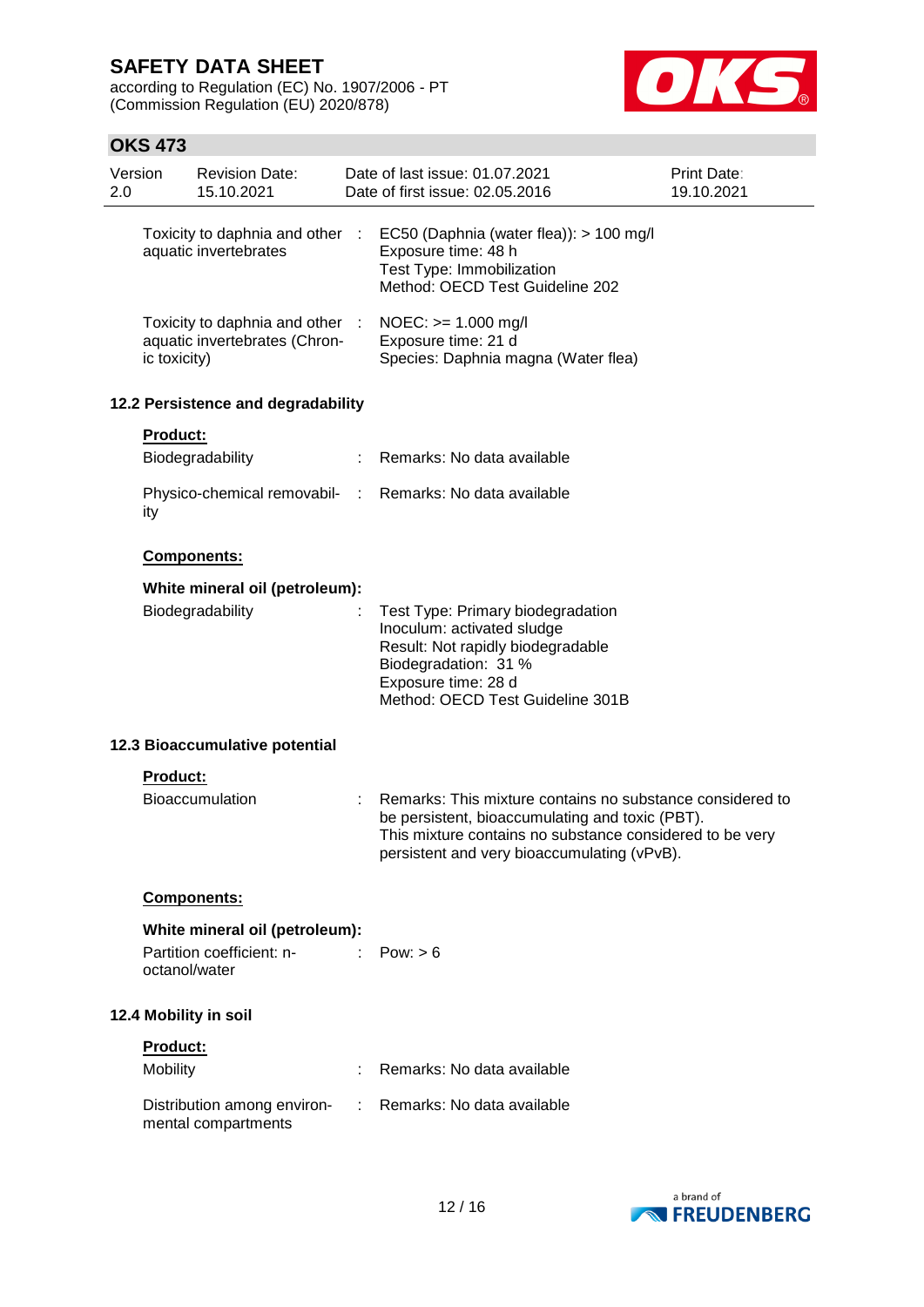according to Regulation (EC) No. 1907/2006 - PT (Commission Regulation (EU) 2020/878)



### **OKS 473**

| Version | Revision Date: | Date of last issue: 01.07.2021  | <b>Print Date:</b> |
|---------|----------------|---------------------------------|--------------------|
| 2.0     | 15.10.2021     | Date of first issue: 02.05.2016 | 19.10.2021         |

### **12.5 Results of PBT and vPvB assessment**

### **Product:**

Assessment : This substance/mixture contains no components considered to be either persistent, bioaccumulative and toxic (PBT), or very persistent and very bioaccumulative (vPvB) at levels of 0.1% or higher..

#### **Components:**

| White mineral oil (petroleum): |                                                                   |
|--------------------------------|-------------------------------------------------------------------|
| Assessment                     | Non-classified PBT substance. Non-classified vPvB sub-<br>stance. |

#### **12.6 Endocrine disrupting properties**

#### **Product:**

| Assessment | : The substance/mixture does not contain components consid-<br>ered to have endocrine disrupting properties according to<br>REACH Article 57(f) or Commission Delegated regulation<br>(EU) 2017/2100 or Commission Regulation (EU) 2018/605 at<br>levels of 0.1% or higher. |
|------------|-----------------------------------------------------------------------------------------------------------------------------------------------------------------------------------------------------------------------------------------------------------------------------|
|            |                                                                                                                                                                                                                                                                             |

### **12.7 Other adverse effects**

#### **Product:**

| Additional ecological infor- | No information on ecology is available. |
|------------------------------|-----------------------------------------|
| mation                       |                                         |

### **SECTION 13: Disposal considerations**

| 13.1 Waste treatment methods |   |                                                                                                                                                                                                                    |
|------------------------------|---|--------------------------------------------------------------------------------------------------------------------------------------------------------------------------------------------------------------------|
| Product                      | ÷ | The product should not be allowed to enter drains, water<br>courses or the soil.<br>Do not dispose of with domestic refuse.<br>Dispose of as hazardous waste in compliance with local and<br>national regulations. |
|                              |   | Waste codes should be assigned by the user based on the<br>application for which the product was used.                                                                                                             |
| Contaminated packaging       | ÷ | Packaging that is not properly emptied must be disposed of as<br>the unused product.<br>Dispose of waste product or used containers according to<br>local regulations.                                             |
|                              |   | The following Waste Codes are only suggestions:                                                                                                                                                                    |
| Waste Code                   |   | used product, unused product                                                                                                                                                                                       |

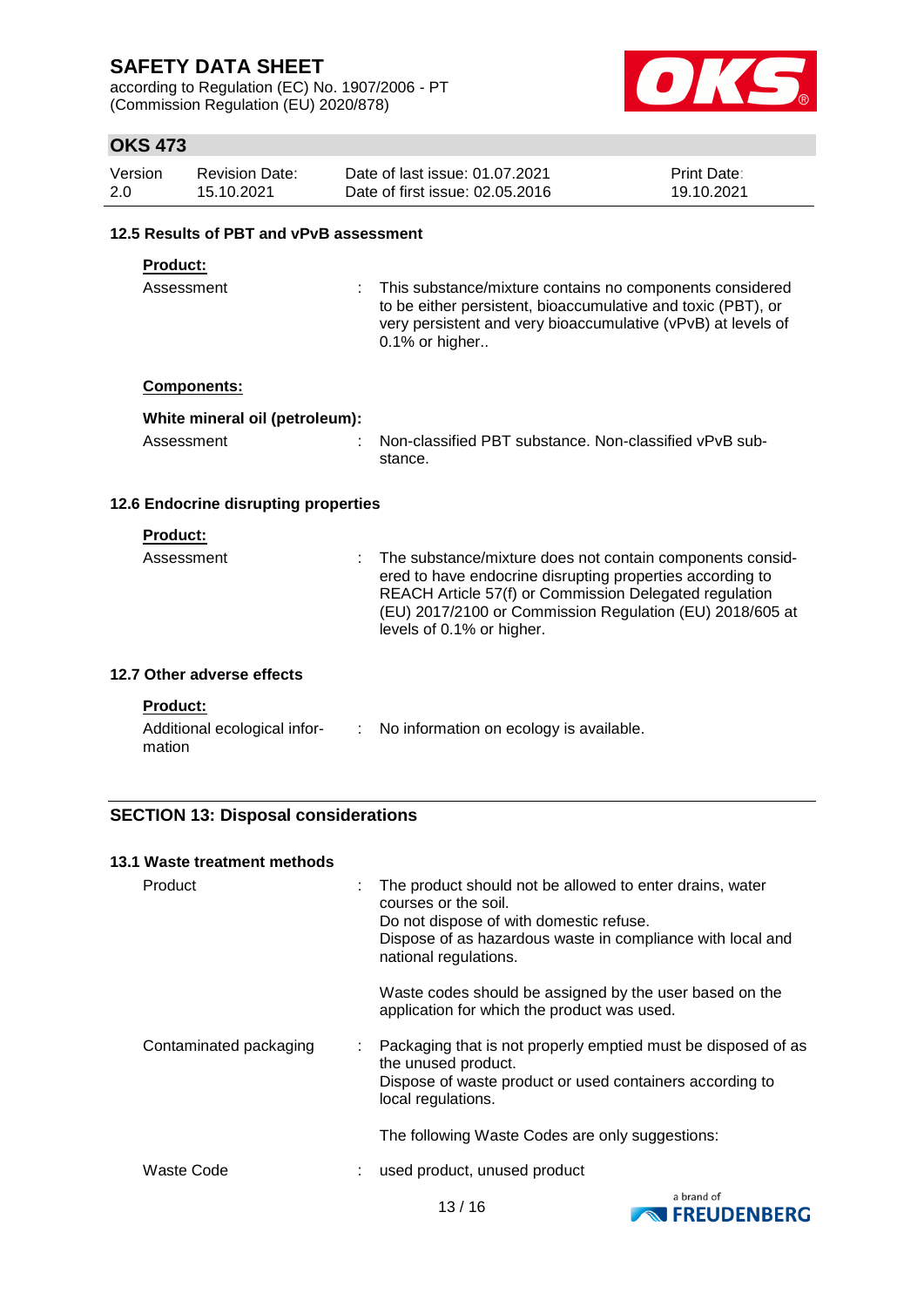according to Regulation (EC) No. 1907/2006 - PT (Commission Regulation (EU) 2020/878)



### **OKS 473**

| Version | <b>Revision Date:</b> | Date of last issue: 01.07.2021  | <b>Print Date:</b> |
|---------|-----------------------|---------------------------------|--------------------|
| -2.0    | 15.10.2021            | Date of first issue: 02.05.2016 | 19.10.2021         |
|         |                       |                                 |                    |

12 01 12\*, spent waxes and fats

uncleaned packagings 15 01 10, packaging containing residues of or contaminated by hazardous substances

### **SECTION 14: Transport information**

#### **14.1 UN number or ID number**

Not regulated as a dangerous good

#### **14.2 UN proper shipping name**

Not regulated as a dangerous good

#### **14.3 Transport hazard class(es)**

Not regulated as a dangerous good

#### **14.4 Packing group**

Not regulated as a dangerous good

#### **14.5 Environmental hazards**

Not regulated as a dangerous good

#### **14.6 Special precautions for user**

Not applicable

#### **14.7 Maritime transport in bulk according to IMO instruments**

# Remarks : Not applicable for product as supplied.

### **SECTION 15: Regulatory information**

#### **15.1 Safety, health and environmental regulations/legislation specific for the substance or mixture**

| REACH - Restrictions on the manufacture, placing on<br>the market and use of certain dangerous substances,<br>preparations and articles (Annex XVII) | : Not applicable                                                                                                               |
|------------------------------------------------------------------------------------------------------------------------------------------------------|--------------------------------------------------------------------------------------------------------------------------------|
| REACH - Candidate List of Substances of Very High<br>Concern for Authorisation (Article 59).<br>(EU SVHC)                                            | This product does not contain sub-<br>stances of very high concern (Regu-<br>lation (EC) No 1907/2006 (REACH),<br>Article 57). |
| REACH - List of substances subject to authorisation<br>(Annex XIV)<br>(EU. REACH - Annex XIV)                                                        | Not applicable                                                                                                                 |
| Regulation (EC) No 1005/2009 on substances that de-<br>plete the ozone layer<br>(EC 1005/2009)                                                       | Not applicable                                                                                                                 |
| Regulation (EU) 2019/1021 on persistent organic pollu-                                                                                               | Not applicable                                                                                                                 |

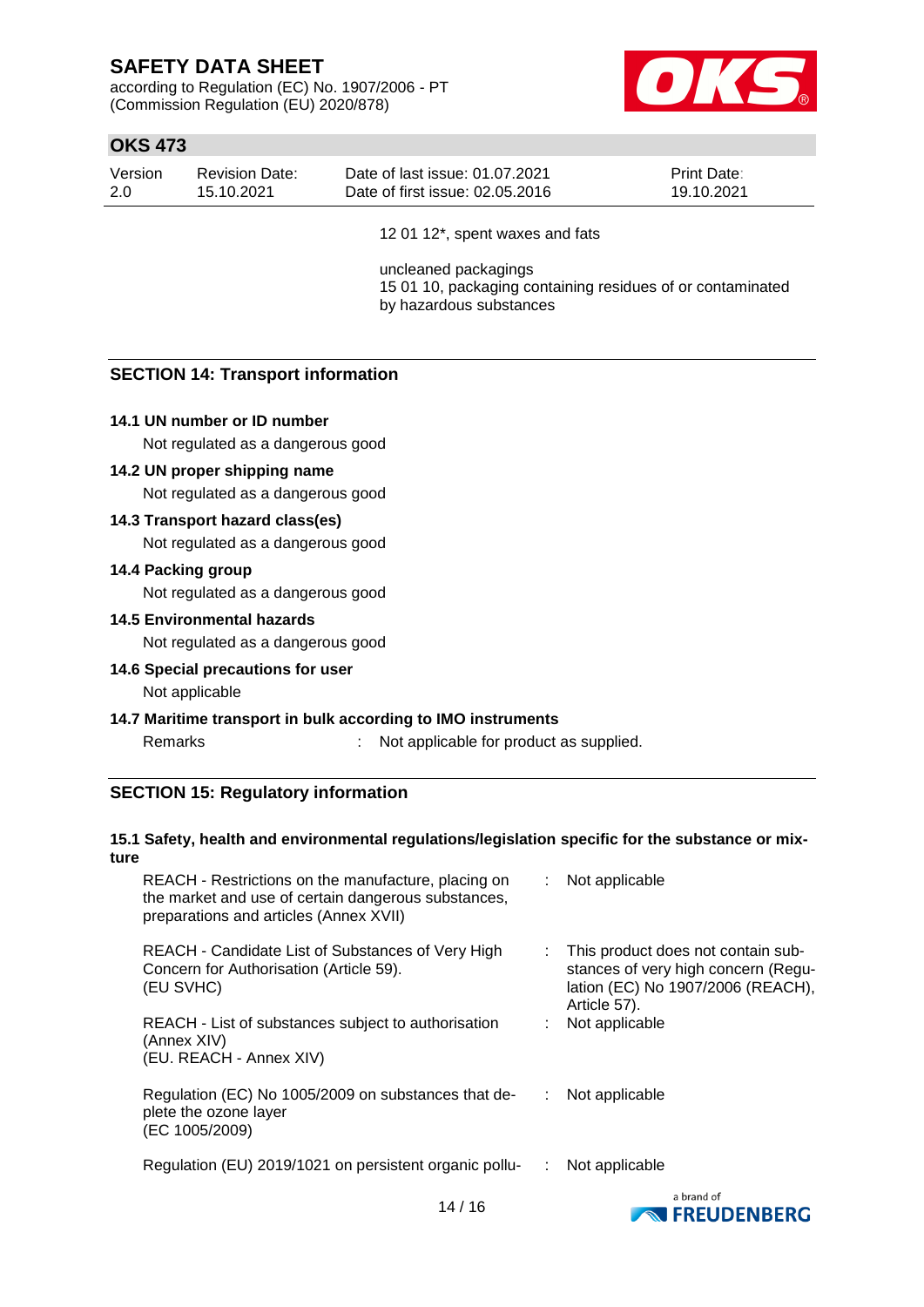according to Regulation (EC) No. 1907/2006 - PT (Commission Regulation (EU) 2020/878)



### **OKS 473**

| Version<br>2.0                                                                                                                                                                                          | <b>Revision Date:</b><br>15.10.2021                                                                                                                                                    | Date of last issue: 01.07.2021<br>Date of first issue: 02.05.2016 | Print Date:<br>19.10.2021 |  |  |  |
|---------------------------------------------------------------------------------------------------------------------------------------------------------------------------------------------------------|----------------------------------------------------------------------------------------------------------------------------------------------------------------------------------------|-------------------------------------------------------------------|---------------------------|--|--|--|
|                                                                                                                                                                                                         | tants (recast)<br>(EU POP)<br>Regulation (EC) No 649/2012 of the European Parlia-<br>Not applicable<br>ment and the Council concerning the export and import<br>of dangerous chemicals |                                                                   |                           |  |  |  |
| (EU PIC)<br>Seveso III: Directive 2012/18/EU of the European :<br>Not applicable<br>Parliament and of the Council on the control of<br>major-accident hazards involving dangerous sub-<br>stances.      |                                                                                                                                                                                        |                                                                   |                           |  |  |  |
| Directive 2010/75/EU of 24 November 2010 on industrial<br>Volatile organic compounds<br>emissions (integrated pollution prevention and control)<br>Volatile organic compounds (VOC) content: $< 0.01$ % |                                                                                                                                                                                        |                                                                   |                           |  |  |  |
| 15.2 Chemical safety assessment                                                                                                                                                                         |                                                                                                                                                                                        |                                                                   |                           |  |  |  |

This information is not available.

#### **SECTION 16: Other information**

**Full text of H-Statements**

**Full text of other abbreviations**

PT OEL : Portugal. Security and Health at the Workplace - Occupational exposure limits of chemical agents

PT OEL / VLE-MP : Time Weighted Average

ADN - European Agreement concerning the International Carriage of Dangerous Goods by Inland Waterways; ADR - European Agreement concerning the International Carriage of Dangerous Goods by Road; AIIC - Australian Inventory of Industrial Chemicals; ASTM - American Society for the Testing of Materials; bw - Body weight; CLP - Classification Labelling Packaging Regulation; Regulation (EC) No 1272/2008; CMR - Carcinogen, Mutagen or Reproductive Toxicant; DIN - Standard of the German Institute for Standardisation; DSL - Domestic Substances List (Canada); ECHA - European Chemicals Agency; EC-Number - European Community number; ECx - Concentration associated with x% response; ELx - Loading rate associated with x% response; EmS - Emergency Schedule; ENCS - Existing and New Chemical Substances (Japan); ErCx - Concentration associated with x% growth rate response; GHS - Globally Harmonized System; GLP - Good Laboratory Practice; IARC - International Agency for Research on Cancer; IATA - International Air Transport Association; IBC - International Code for the Construction and Equipment of Ships carrying Dangerous Chemicals in Bulk; IC50 - Half maximal inhibitory concentration; ICAO - International Civil Aviation Organization; IECSC - Inventory of Existing Chemical Substances in China; IMDG - International Maritime Dangerous Goods; IMO - International Maritime Organization; ISHL - Industrial Safety and Health Law (Japan); ISO - International Organisation for Standardization; KECI - Korea Existing Chemicals Inventory; LC50 - Lethal Concentration to 50 % of a